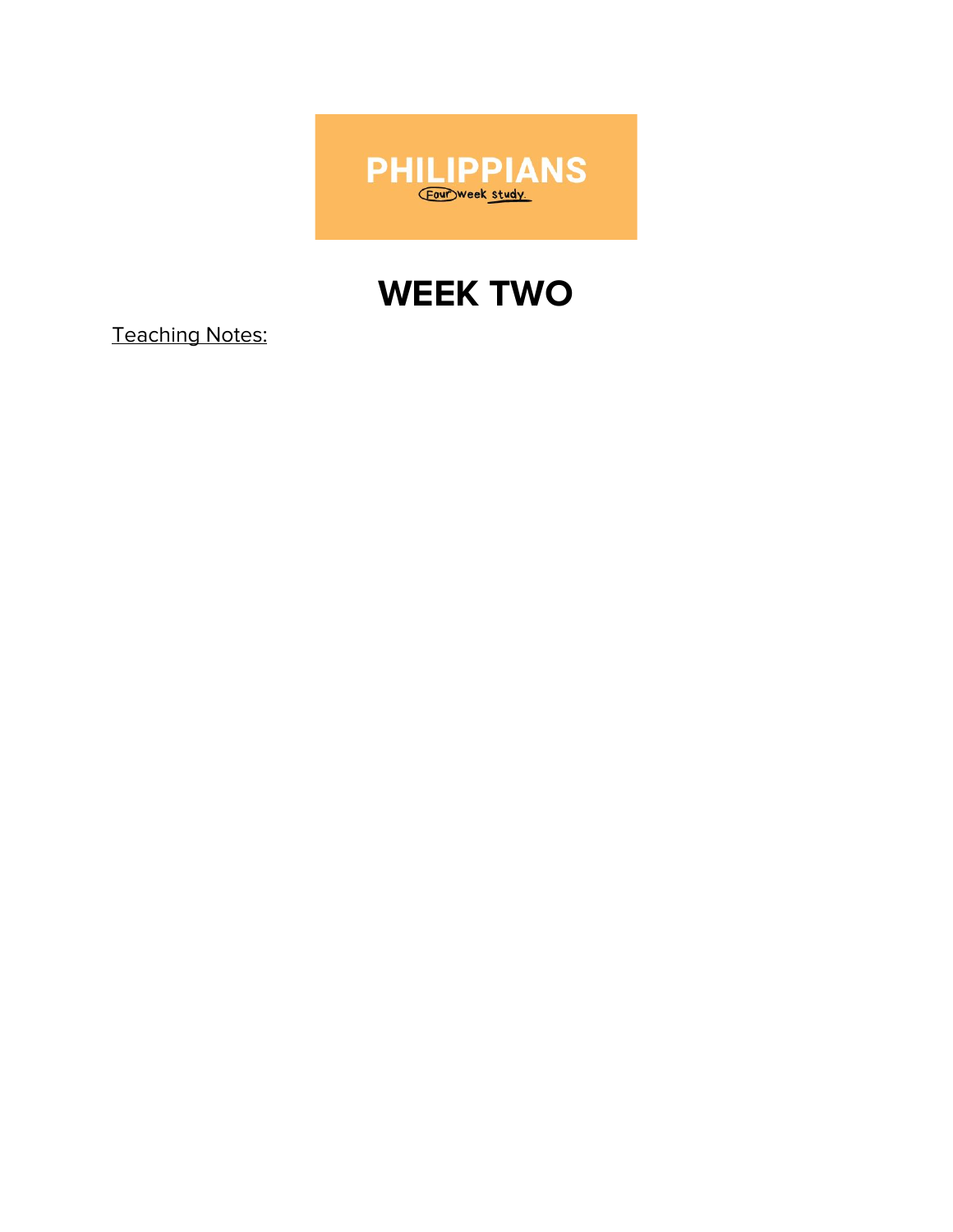## **SMALL GROUPS**

Take some time and answer these questions in your small group. Some will be application questions from your homework, so it may help to reference that.

What stood out to you the most this week while going through Philippians 2 or from the homework?

- What stood out to you from the teaching time?

#### **SECTION 1 - Philippians 2:1-5**

Read this section together as a group.

- Take some time as a group and give examples of where you have seen any of the following at work - either in your personal life or at Wellspring:
	- Encouragement in Christ, comfort from love, participation in the Spirit, affection and sympathy, and unity
- Where in your life do you find it most difficult to put verses 3-4 into practice? What are some "telltale signs" you are not counting others as more significant than yourself?
- What steps could you take to pursue living out verses 3-4? What encouragement can you give one another as you seek to apply this part of scripture to your lives?